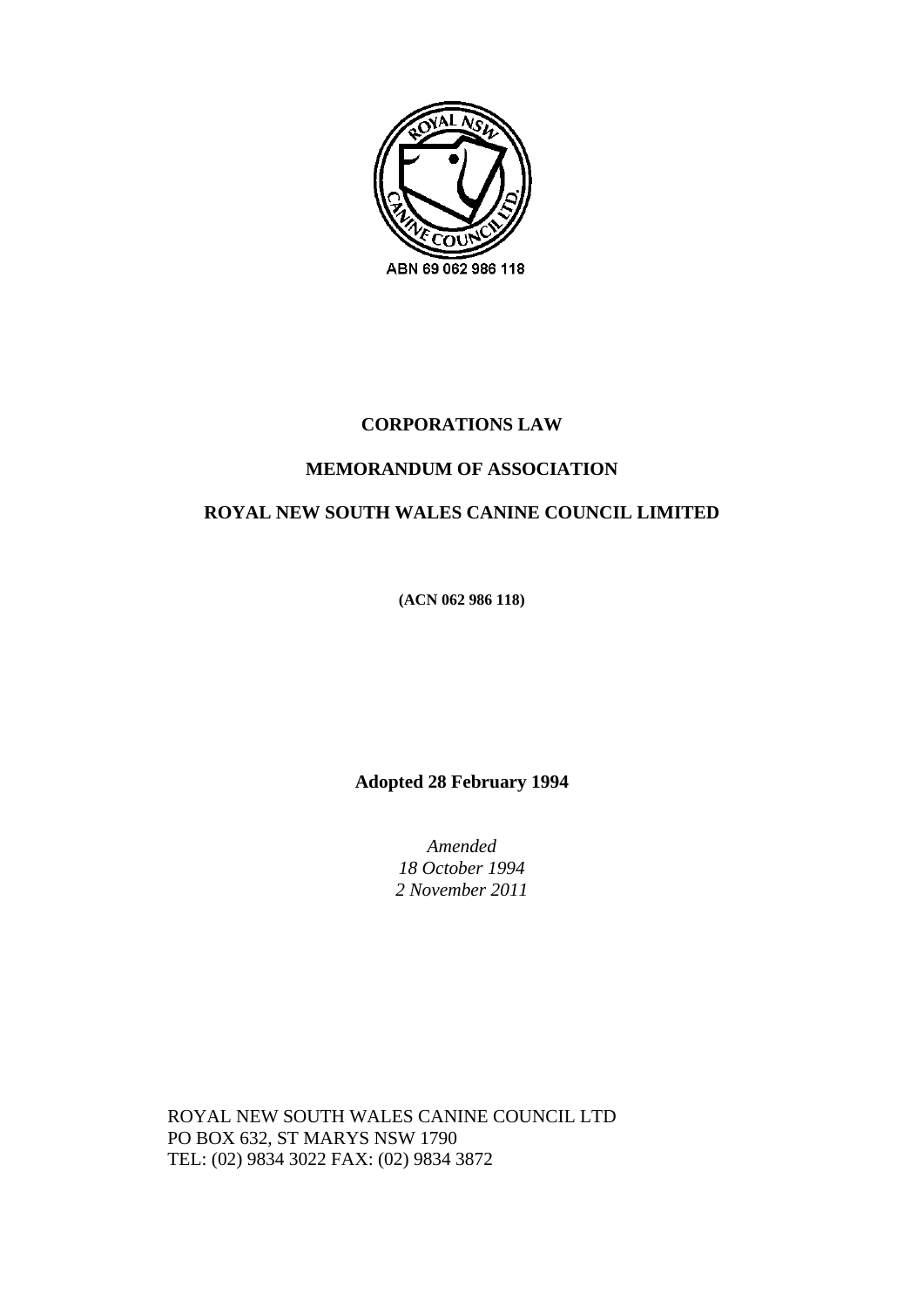## **CORPORATIONS LAW A Company Limited by Guarantee MEMORANDUM OF ASSOCIATION of ROYAL NEW SOUTH WALES CANINE COUNCIL LIMITED (ACN 062 986 118)**

- 1. The name of the Company is "ROYAL NEW SOUTH WALES CANINE COUNCIL LIMITED" ("RNSWCC")
- 2. RNSWCC is established for the purpose of taking over the funds and other assets and liabilities of the present unincorporated association known as the "The New South Wales Canine Council".
- 3. The principal objects of RNSWCC are:
	- 3.1 To promote and raise the standards of breeding of purebred dogs,
	- 3.2 To promote and encourage the breeding of purebred dogs,
	- 3.3 To promote and encourage the holding and conduct of canine exhibitions, shows, competitive trials and dog sports, **(11/11)**
	- 3.4 To educate the members of RNSWCC and the general public in relation to all aspects of purebred dogs, **(11/11)**
	- 3.5 To promote and assist and to make contributions to canine veterinary research and to create and endow scholarships and fellowships. **(11/11)**
	- AND for these objects RNSWCC shall have power:
		- (a) to collect, verify and publish information relating to purebred dogs and the breeding and exhibition of purebred dogs,
		- (b) to keep and maintain a canine register of purebred dogs born in New South Wales and of dogs which are imported into the State which are registered on a canine register kept by a controlling body recognised as such by the Board of Directors appointed pursuant to the Articles of Association of RNSWCC ("Board of Directors"),
		- (c) to promote the holding and conduct of exhibitions, shows, competitive trials and dog sports, including; **(11/11)**
			- (i) retrieving trials, gundog utility field trials, spaniel and retriever trials, pointer and setter trials, gundog obedience trials, obedience trials, agility trials and tracking trials or any other ANKC approved discipline of purebred dogs; **(11/11)**
			- (ii) obedience classes or obedience trials or tracking trials or agility trials or any other ANKC approved discipline for dogs registered in the Associate Register; **(10/94), (11/11)**
		- (d) to keep and maintain an associate canine register of dogs ineligible for registration in the register which the Board of Directors in its sole discretion considers eligible to compete in an obedience class or obedience trial or a tracking trial or an agility trial or any other ANKC approved discipline which is conducted at a recognised show, **(10/94), (11/11)**
		- (e) to collect, verify and publish information relating to dogs registered in the Associate Register and of exhibitions of such dogs at shows, **(11/11)**
		- (f) to encourage the affiliation of kindred bodies with RNSWCC,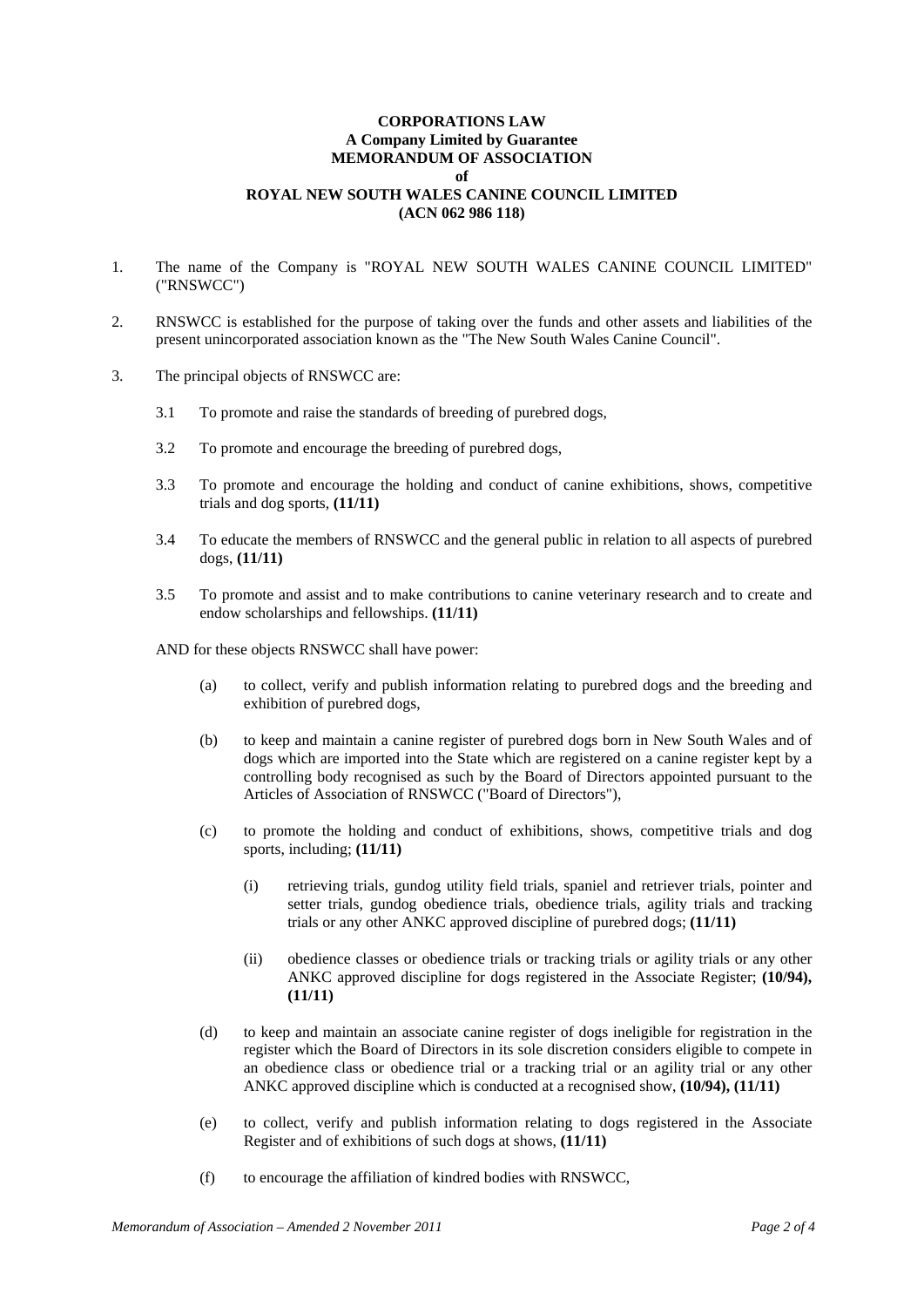- (g) to make contributions towards awards, medals and prizes for competing at exhibitions and to make awards from time to time,
- (h) to compile and publish canine registrations,
- (i) to protect the interests of the public and persons participating in shows, parades, trials, exhibitions and other displays or competitions connected with or in furtherance of the principal objects of RNSWCC,
- (j) to encourage the amicable settlement of disputes and to prevent illegal and dishonest practices,
- (k) to encourage affiliates to resolve within their own organisations disputes that do not relate to the objects, rules or regulations of RNSWCC,
- (l) to borrow or raise money in any manner whatsoever and on such terms as the Board of Directors deems fit including by overdraft or charge or by the issue of debentures,
- (m) to hire or employ secretaries, clerks, managers, servants and workman and to pay them and other persons in return for services rendered to RNSWCC salaries, wages and gratuities,
- (n) to subscribe to and become associated or affiliated with any other bodies whose objects are kindred to the objects of RNSWCC,
- (o) to legislate, to make rules, regulations and or by-laws and to do all the acts, matters and things as may be necessary or expedient to promote all or any of the objects of RNSWCC or matters incidental thereto,
- (p) to levy fees for membership, registration of dogs, prefixes, transfer of ownership, judges licence or for any other purpose which is desirable to carry out the objects of RNSWCC or any of them,
- (q) to award challenge certificates, championships, allot titles and to make regulations therefore,
- (r) to hear appeals from exhibitors or from members or from affiliated bodies or their members or owners of dogs who are themselves or whose dogs have been disqualified or penalised by an affiliated body,
- (s) to purchase lease or otherwise acquire land or buildings or in any manner to obtain an interest therein or the use thereof upon such terms and conditions as the Board of Directors may (subject to the Articles) determine and to erect on land acquired show rings, buildings and all such facilities for the carrying out of the above objects or any of them as the Board of Directors may deem necessary or desirable,
- (t) to invest the funds of RNSWCC not immediately required,
- (u) to do all such other things as the Board of Directors in its discretion considers as incidental or conducive to the attainment of the principal objects or the fulfilment of the powers or any of them.
- 4. The income and property of RNSWCC whensoever derived shall be applied solely toward the promotion of the objects of RNSWCC and no portion thereof shall be paid or transferred directly or indirectly by way of dividend, bonus or otherwise howsoever to the members of RNSWCC provided that nothing herein shall prevent the payment in good faith of remuneration to any officer or servant of RNSWCC or to any member of RNSWCC in return for any services actually rendered to RNSWCC or reasonable and proper rent for premises let by any member to RNSWCC.
- 5. The liability of the members of RNSWCC is limited.